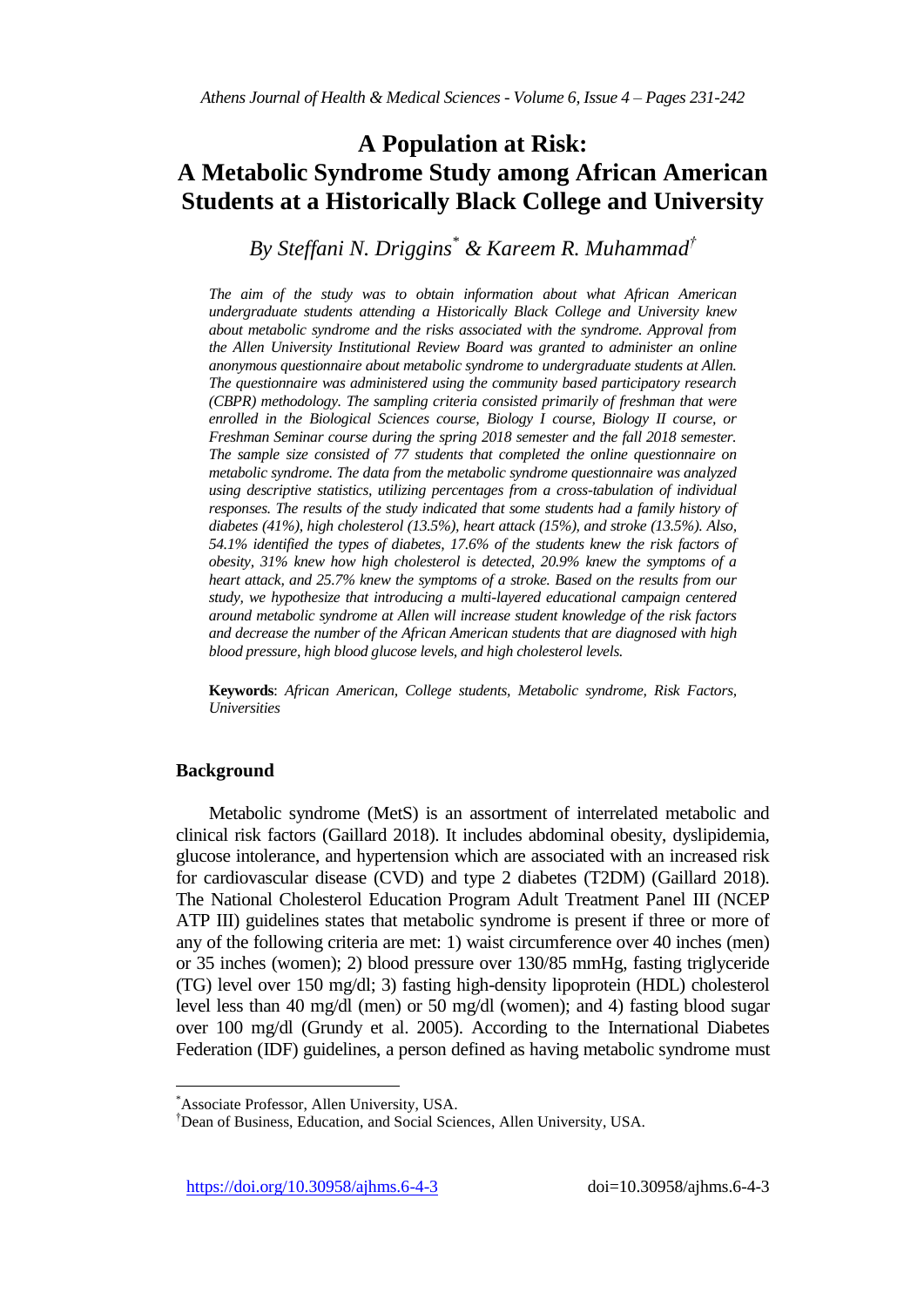have central obesity and two or more of the following four factors: 1) reduced HDL cholesterol levels: <40 mg/dL (1.03 mmol/L) in males and <50 mg/dL (1.29 mmol/L) in females, or treatment for lipid abnormality; 2) raised triglycerides:  $\geq$ 150 mg/dL (1.7 mmol/L) or treated for lipid abnormality; 3) raised blood pressure levels: systolic blood pressure ≥130mmHg or diastolic blood pressure ≥85 mmHg or previously diagnosed with hypertension; and 4) raised fasting plasma glucose concentration  $\geq 100$  mg/dL (5.6 mmol/L) or previously diagnosed with type 2 diabetes (Ford et al. 2008).

Insulin resistance, abdominal obesity and an inactive lifestyle are risk factors for metabolic syndrome (National Heart, Lung and Blood Institute 2019). Lifestyle, gender, ethnicity, socioeconomic status, psychosocial factors and some inflammatory markers are key components in the pathogenesis of metabolic syndrome (Khan et al. 2015). A study has shown that the principal feature of metabolic syndrome is insulin resistance, resulting in hyperglycemia and hyperinsulinemia, which leads to the development of diabetes (Shulman 2000). The same study found that obesity is the most important predisposing factor for insulin resistance (Shulman 2000). Unfortunately, African Americans have a high percentage of being diagnosed with diabetes (National Center for Chronic Disease Prevention and Health Promotion 2017). Also, obesity is found at disproportionately high rates within the black community (National Center for Health Statistics 2017). In addition, African Americans have a higher risk for cardiovascular disease and having a stroke (Benjamin et al. 2019).

Recently, a study was conducted that analyzed data from the National Longitudinal Study of Adolescent to Adult Health. The study proposed that a higher rate of metabolic syndrome will occur among Hispanic adults and African American adults from disadvantaged backgrounds, after completing their college degree. The study suggests that racial disparity in minorities with a college degree may persist if their health is compromised in young adulthood (Gaydosh et al. 2018).

An analysis of a pooled studies report indicated that metabolic syndrome is prevalent among young adults that are between the ages of 18 and 30 (Nolan et al. 2017). A metabolic syndrome study conducted by Huang et al. in 2004 stated that colleges and universities were important settings for the surveillance, prevention, and intervention of becoming overweight and metabolic syndrome. The study was one of the first studies to examine the associations between obesity and components of metabolic syndrome in college students in the United States. Their study indicated that overweight and metabolic dysfunctions constitute a major health threat at the college age. Since 2004, several metabolic syndrome studies have been conducted with college students. The studies indicated a prevalence rate of metabolic syndrome that was between 3.7% and 15%. Also, the rate for one criterion of metabolic syndrome was between 16% and 43% and the rate of two criterion of metabolic syndrome was between 7.4% and 20.7% (Huang et al. 2007, Keown 2009, Fernandes and Lofgren 2011, Dalleck and Kjelland 2012, Topé and Rogers 2013, Morrell et al. 2014, Olfert et al. 2018). Currently, only one metabolic syndrome study with African American college students that has been conducted at an Historically Black College and University has been published. Topè &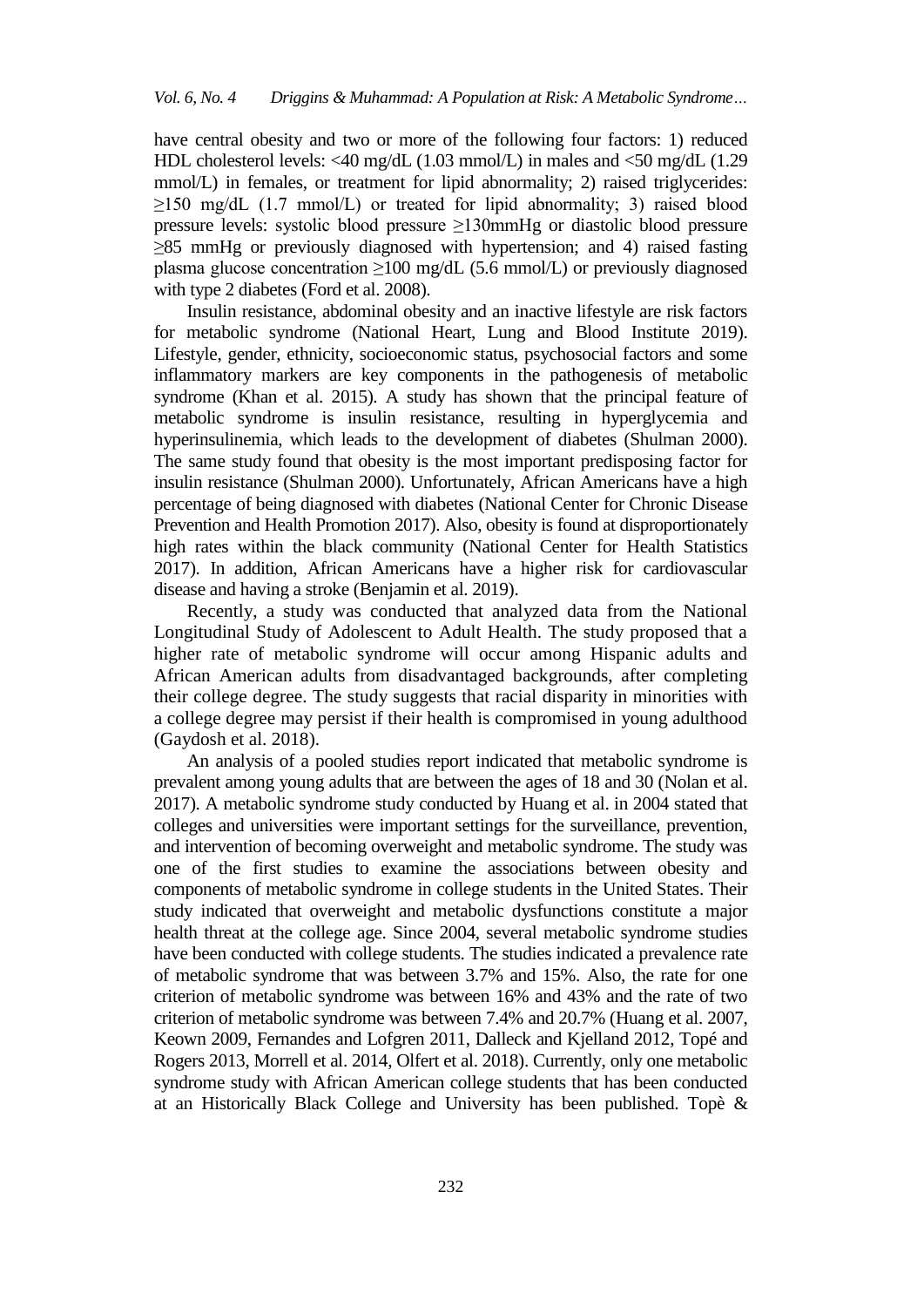Rogers (2013) conducted their study at Kentucky State University, which is a Historically Black College and University that predominately consists of African American students. According to the NCEP ATP III guidelines, 31.4% of their students had 1 criterion for metabolic syndrome and 20.7% had 2 criteria for metabolic syndrome. However, according to the IDF guidelines, 21.3% of their students had 1 criterion for metabolic syndrome and 17.5% had 2 criteria of metabolic syndrome. Overall, the prevalence of metabolic syndrome in the total sample population was 12% (NCEP ATP guidelines) and 9.3% (IDF guidelines). The researchers concluded that Historically Black Colleges and Universities offer a unique opportunity to monitor and address the risk factors of metabolic syndrome in a predominantly young African American population (Topè and Rogers 2013).

# **Aim of Study**

There is a significant lack of research that has been conducted in regards to metabolic syndrome among African American college students that attend a Historically Black College and University. The aim of our study was to obtain information about what African American undergraduate students at Allen University knew about metabolic syndrome and the risks associated with metabolic syndrome.

## **Methods**

#### *Ethical Approval*

An anonymous online questionnaire on metabolic syndrome was reviewed and approved by the Allen University Institutional Review Board. The questionnaire template in Google Forms was used to create questions pertaining to the following: ethical background, age, gender, classification, major, family health history, individual health and health risks. The second section of the questionnaire assessed the participant's knowledge of the health risks associated with metabolic syndrome.

# *Sampling Criteria and Size of Participants*

The students that were recruited to complete the metabolic syndrome questionnaire were undergraduate students that were primarily freshman and African American. The community based participatory research (CBPR) methodology (Wallerstein and Duran 2006) was used to conduct the online questionnaire among the undergraduate students at Allen. The participants that participated in the study were enrolled in the Biological Sciences course, Biology I course, Biology II course, or Freshman Seminar course. The students were invited to participate in completing the questionnaire which was administered in the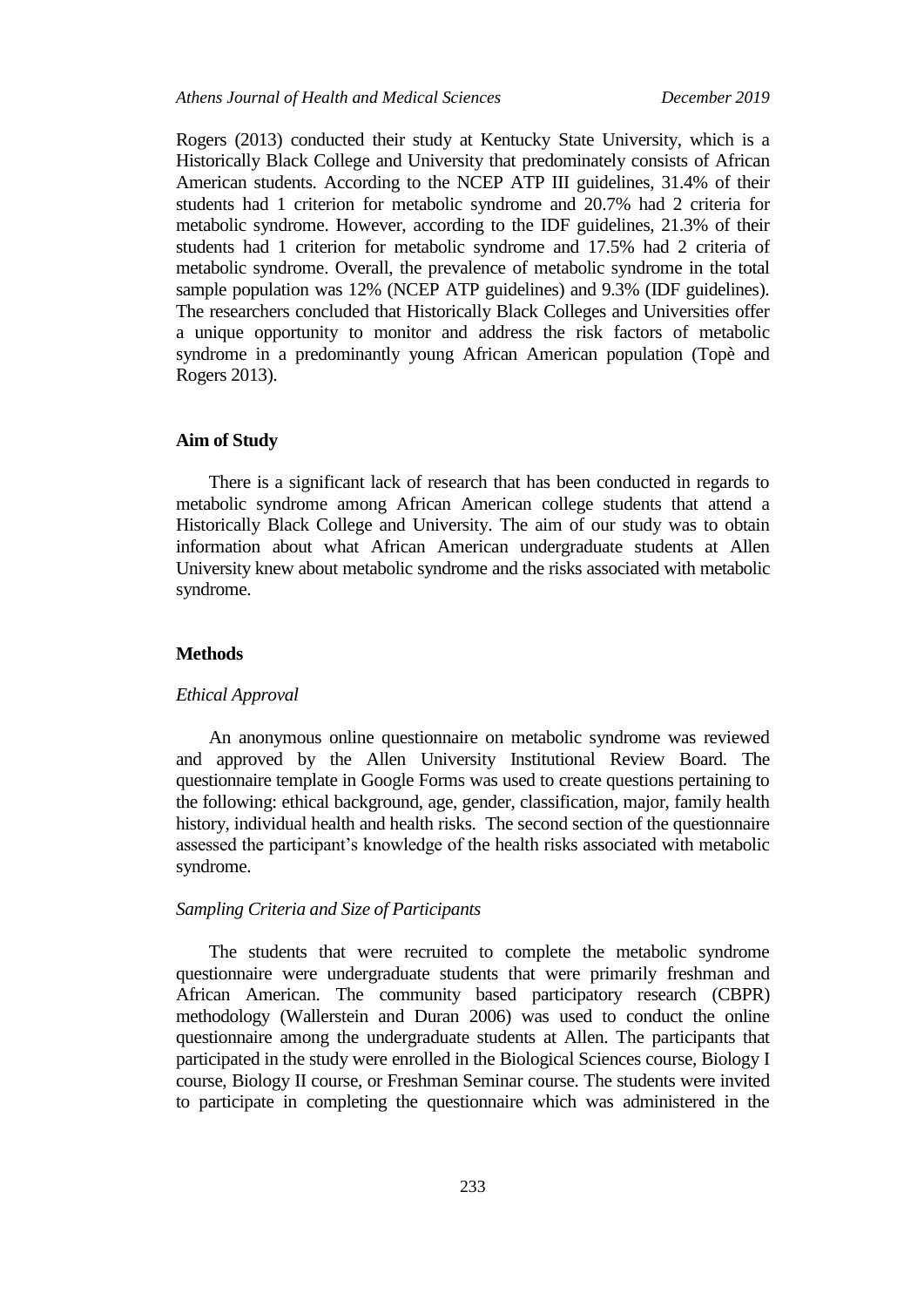spring of 2018 and the fall of 2018 during their class time. These courses were chosen because they consist of large class sizes in comparison to the upper level courses. The students were informed that their participation in the questionnaire was voluntary and that a written consent was required before they could complete the questionnaire. All participants were also informed that they could withdraw from completing the questionnaire at any time without any adverse consequences. Each participant that completed the questionnaire received extra credit points. The consent form that was completed by the participants was maintained in a designated locked facility. A total of 77 participants completed the questionnaire. The demographics of the participants consisted of 97.3% African American, 4.1% African, and 1.4% other. Also, 85.1% were freshman and 13.5% were sophomores. A total of 37.8% of the participants were female and 62.2% were male. The age of the participants consisted of 4.1% that were 18 years or younger and 78.4% that were between 18 and 20 years old. The majority of the participants were business majors (44.7%). Also, 28.4% of the participants were biology majors (23%) and 17.7% were social science majors.

#### *Data Analysis*

The data obtained from the online metabolic syndrome questionnaire was reviewed from the responses recorded on the survey that was created using Google Forms. It was analyzed using descriptive statistics, utilizing percentages from a cross-tabulation of individual responses.

## **Results**

Among the 77 participants that completed the metabolic syndrome questionnaire, 32.9% of them exercised every day, 81.1% identified as being nontobacco smokers, 38.4% claimed to never have consumed alcohol, 61.1% claimed to never have used illegal drugs, and 56.8% did not take prescription medication or get treatment prescribed by a doctor to maintain their health. The personal health information of the participants indicated that 43.6% had allergies, 25.5% had asthma, 3.6% had diabetes, 3.6% had sickle cell anemia and 1% had epilepsy. Also, only 46% of the female participants indicated that they exercised routinely in comparison to 75% of the male participants.

A total of 33.8% of the students knew how obesity was defined and 17.6% knew the risk factors for obesity. In regards to knowledge related to high blood pressure and high cholesterol, just 23% knew how high blood pressure is measured and 31% knew how high cholesterol is detected. Also, 20.9% knew the symptoms of a heart attack, 35.1% knew when a stroke occurred, and a mere 25.7% knew about the symptoms of a stroke. Over half of the sample was able to properly identify the risk factors for high blood pressure. The participants also had high percentages associated with their knowledge of diabetes, with 60.8% of them knowing how diabetes is defined and 54.1% of them being able to identify the types of diabetes.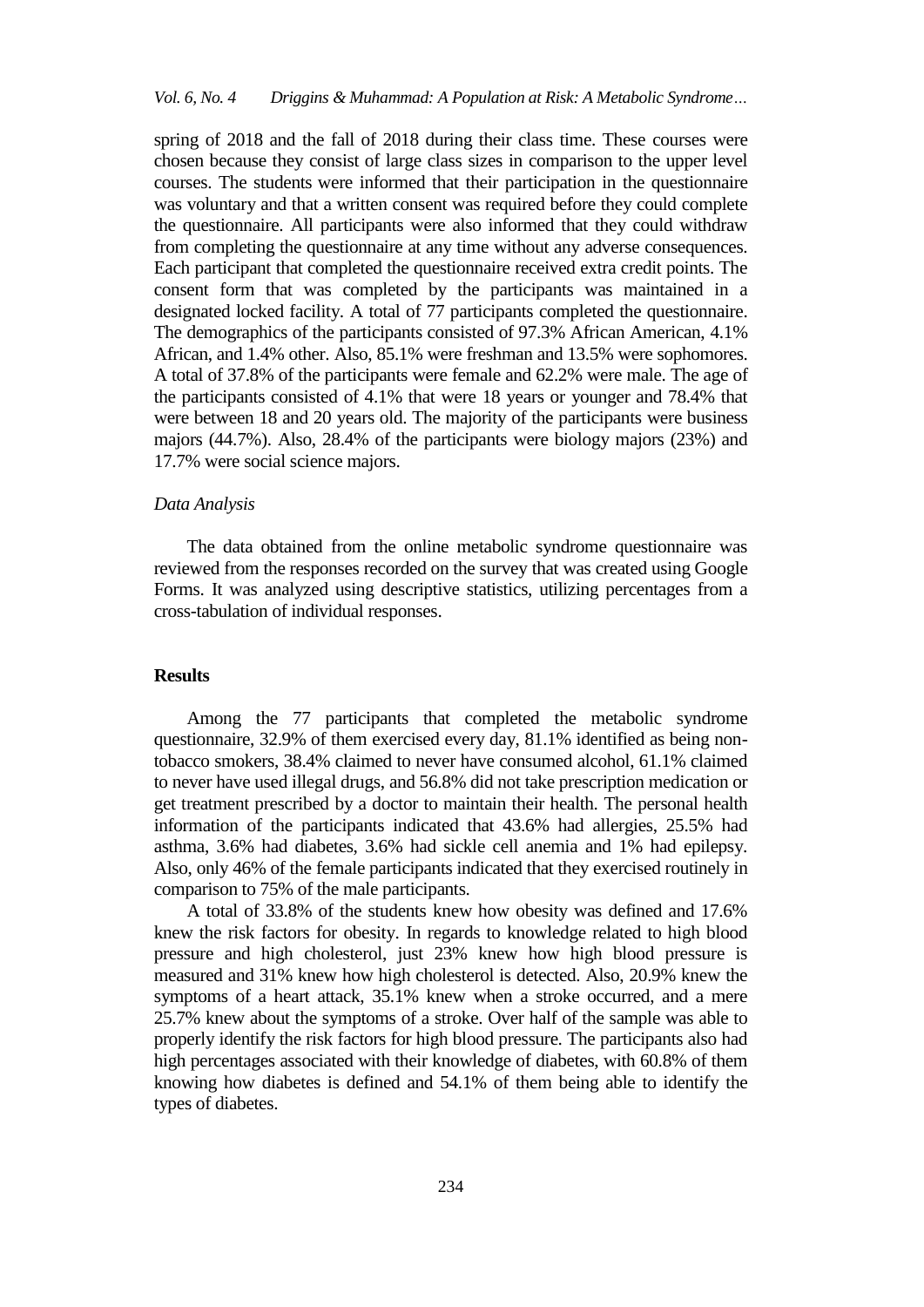**Figure 1.** *The Family History of Diseases of the Participants that Completed the Metabolic Syndrome Questionnaire*



**Diseases** 

*Note*: A total of 13.5% of the participants also indicated that they had a family history of diabetes, heart attack, high cholesterol, stroke and high blood pressure.

| <b>Conditions</b>          | <b>Ouestion</b>                     | <b>Females</b><br>$(n=37.8\%)$ | <b>Males</b><br>$(n=62.2\%)$ |
|----------------------------|-------------------------------------|--------------------------------|------------------------------|
| Obesity                    | How obesity is defined              | 38%                            | 32%                          |
|                            | Risk factors of obesity             | 33%                            | 9%                           |
| <b>Diabetes</b>            | How diabetes is defined             | 75%                            | 50%                          |
|                            | Symptoms of diabetes                | 67%                            | 82%                          |
| <b>High Blood Pressure</b> | Normal blood pressure reading       | 1.2%                           | 22.5%                        |
|                            | Risk factors of high blood pressure | 63%                            | 47.5%                        |
| High Cholesterol           | Cause of high cholesterol           | 8.3%                           | 29%                          |
|                            | Detection of high cholesterol       | 17%                            | 27.5%                        |
| <b>Heart Attack</b>        | Knowing when a heart attack occurs  | 42%                            | 45%                          |
|                            | Symptoms of a heart attack occurs   | 20.8%                          | 20%                          |
| Stroke                     | Knowledge of when a stoke occurs    | 37.5%                          | 37.5%                        |
|                            | Symptoms of a stroke                | 16.7%                          | 43.5%                        |

**Table 1.** *Female Responses versus Male Reponses on the MetS Questionnaire*

Among the 41% of participants that had a family history of diabetes, 79% of them were able to properly identify how diabetes is defined and 67% of them properly identified all of the symptoms associated with diabetes that were outlined in our questionnaire, including frequent thirst and urination, fatigue and excessive hunger. Of the 13.5% of participants with a family history of strokes, none of them knew how to detect when a stroke has occurred or the symptoms of a stroke. As of the 15% participants that had a family history of a heart attack, all of them were able to indicate what happens when a heart attack occurs. However, none of them were able to determine the symptoms of a heart attack.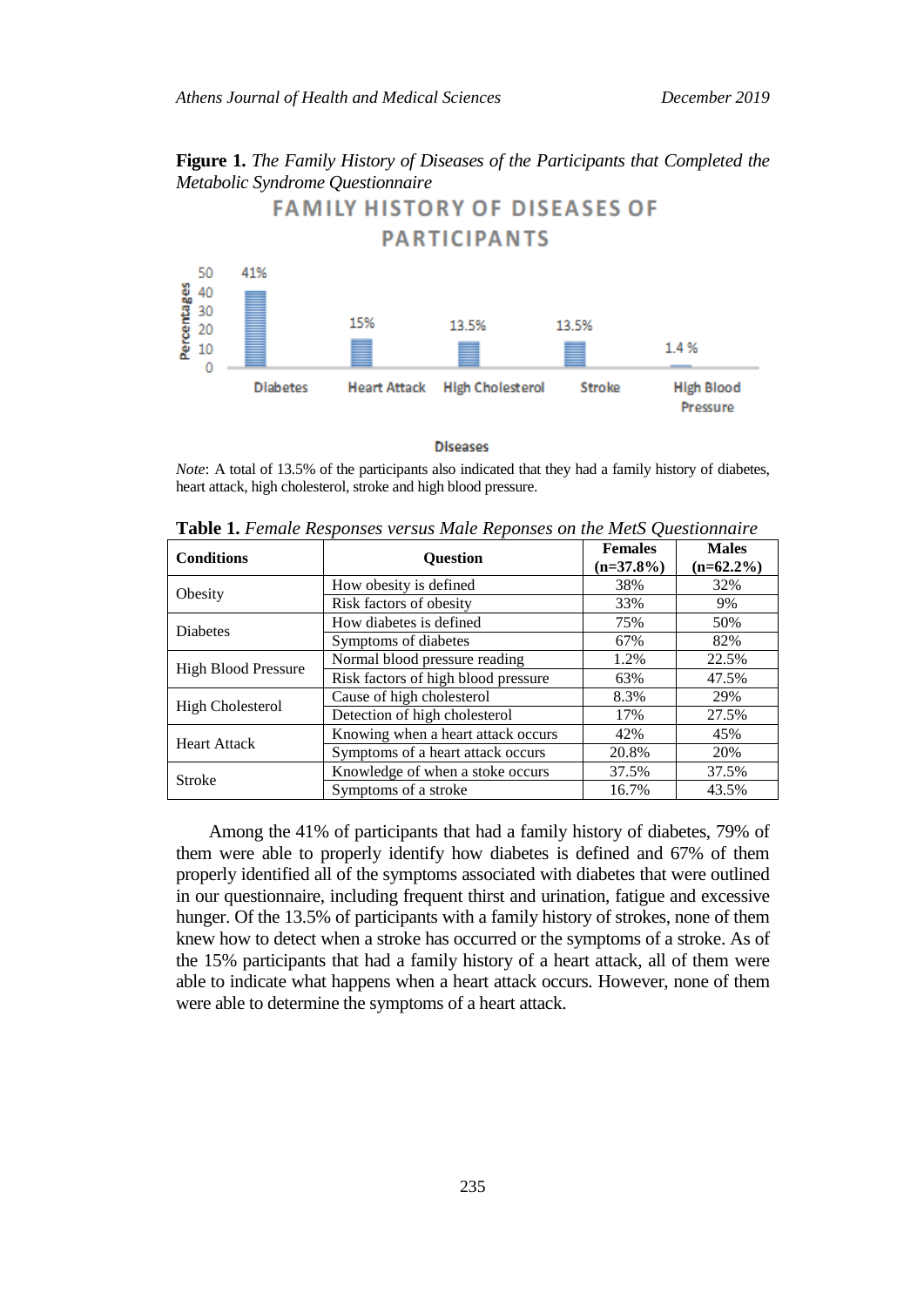| <b>Conditions</b>          | <b>Question</b>                     | No History of<br><b>Disease</b> | <b>History of</b><br><b>Disease</b> |
|----------------------------|-------------------------------------|---------------------------------|-------------------------------------|
| Obesity                    | How obesity is defined              | 40%                             | 24%                                 |
|                            | Risk factors of obesity             | 24%                             | 9%                                  |
| <b>Diabetes</b>            | How diabetes is defined             | 87%                             | 23%                                 |
|                            | Symptoms of diabetes                | 72%                             | 3%                                  |
| <b>High Blood Pressure</b> | Normal blood pressure levels        | 18%                             | 22%                                 |
|                            | Risk factors of high blood pressure | 57%                             | 45%                                 |
| High Cholesterol           | Cause of high cholesterol           | 19%                             | 23%                                 |
|                            | Detection of high cholesterol       | 18%                             | 27.3%                               |
| <b>Heart Attack</b>        | Knowing when a heart attack         | 37%                             | 45%                                 |
|                            | Symptoms of a heart attack          | 37%                             | 18%                                 |
| <b>Stroke</b>              | Knowledge of when a stoke occurs    | 37%                             | 45%                                 |
|                            | Symptoms of a stroke                | 27.2%                           | 29.2%                               |

**Table 2.** *Responses from Participants with a Family History of Diseases and Responses from Participants without a Family History of Diseases*

A total of 62% of the participants indicated a family history of diabetes, heart attack, high cholesterol blood pressure or stroke. A total of 35.1% of the participants indicated that they did not have a family history of diabetes, heart attack, high cholesterol blood pressure or stroke.

In spite of a familiarity with many of the health risks related to metabolic syndrome, the participants in this study possessed little knowledge on how these afflictions were tested. Overall, 25.7% of the participants knew the main test used to detect diabetes. A total of 31% of those with an at-risk family history knew the main test for diabetes and only 14% of participants without a family history of disease knew the main test used to indicate if someone has diabetes. As stated earlier, 31.1% of the participants knew the test that was used to detect high cholesterol. This was significantly less that the participants with a family history of diabetes and high cholesterol (44%).

The students, across multiple categories, purported to exercise at regular rates. A total of 32.9% of the participants exercised every day, 32.9% of participants exercised a few times a week, and 19.2% that exercised a few times a month. A total of 57% of the participants who were at risk for metabolic syndrome due to their family history exercised regularly and 77% without such a family history exercised regularly.

Less promising were the results that pertained to the appropriate preventive measures to protect against the risk factors associated with metabolic syndrome. A total of 36.5% of the participants were able to identify healthy eating as a preventative measure. However, only 12.2% identified exercising on a regular basis as a preventative measure. Also, only 9.5% were able to identify maintaining a healthy weight as a preventative measure. Among the participants with a family history of metabolic syndrome risk factors, 31% were unable to properly identify a preventive strategy. This was also true for an astonishing 59% of those with no family history of disease.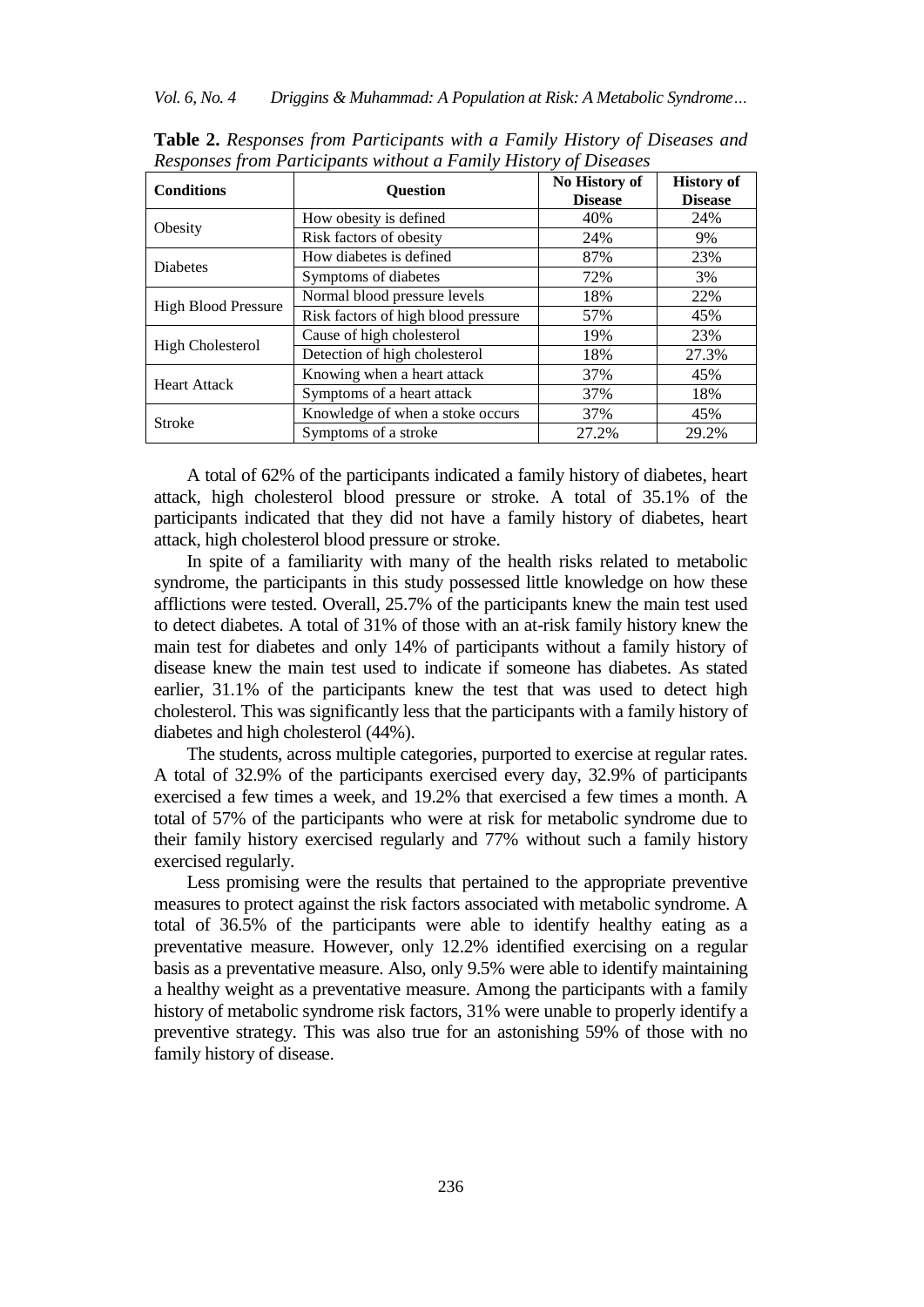#### **Discussion**

The number of participants that completed the questionnaire for our study was low and consisted of a total of 77 participants. This was due to the fact that this is the first phase of an ongoing multi-prong longitudinal study. The second phase of our metabolic syndrome study will consist of administering the questionnaire in the fall of 2019 and the spring of 2020. The same courses will be used to obtain volunteers to participate in the study. The data for both academic years will be used as the foundation of the third phase of the study.

Out of the 77 participants that completed the questionnaire, 43.6% had allergies, 25.5% had asthma, 3.6% had diabetes, 3.6% had sickle cell anemia and 1% had epilepsy. Also, the family history of diabetes, heart attack, high cholesterol, stroke and high blood pressure of the participants was 41%, 15%, 13.5%, 13.5%, and 1.4% respectfully (Figure 1).

Across the board, the students who participated in our anonymous online questionnaire indicated low levels of knowledge of metabolic syndrome, its accompanying factors and how best to avoid becoming victims of what authors such as Grundy et al. (2005) have already labeled as a pandemic. The results from our study are in contrast to the data from a metabolic syndrome study with college students that was conducted by Yahia et al. (2014). Their study indicated that more than 80% of their participants correctly identified symptoms and complications of diabetes, hypertension, arteriosclerosis, myocardial infarction and stroke on an online metabolic syndrome questionnaire. In our study, less than 50% of the participants knew the following: 1) how obesity is defined; 2) detection of diabetes; 3) risk factors of diabetes; 4) how high blood pressure is measure, 5) detection of high cholesterol; 6) symptoms of a heart attack; 7) knowledge of when a stroke has occurred; and 8) symptoms of a stroke. However, more than half of the participants knew how to identify the risk factors for high blood pressure and 54.1% of the participants knew how to identify the types of diabetes. Even though the percentages were more than 50%, the percentages are still significantly lower than the results from the study conducted by Yahia et al. (2014).

The percentage of participants in the study conducted by Yahia et al. (2014) that had a family history of diabetes was 23% which was significantly less than the 41% of the participants in our study. However, the number of participants in their study that had a family history of high blood pressure was 41% which was significantly higher than the 1.4% of participants in our study. The number of participants that were non-smokers in the study conducted by Yahia et al. (2014) was 89%, which was very similar to the 81% of the participants in our study that were non-smokers. Also, the number of current smokers in their study was 6% which was significantly the same as the 6.8% in our study. On the other hand, there was a noticeable difference in the number of African American participants in the study conducted by Yahia et al. (2014), which was 10%. This was an extremely low number in comparison to the number of African American participants in our study which was 97.3%.

Yahia et al. (2014) also stated that the percentage of their participants consisted of 72% females and 28% males. Conversely, our study consisted of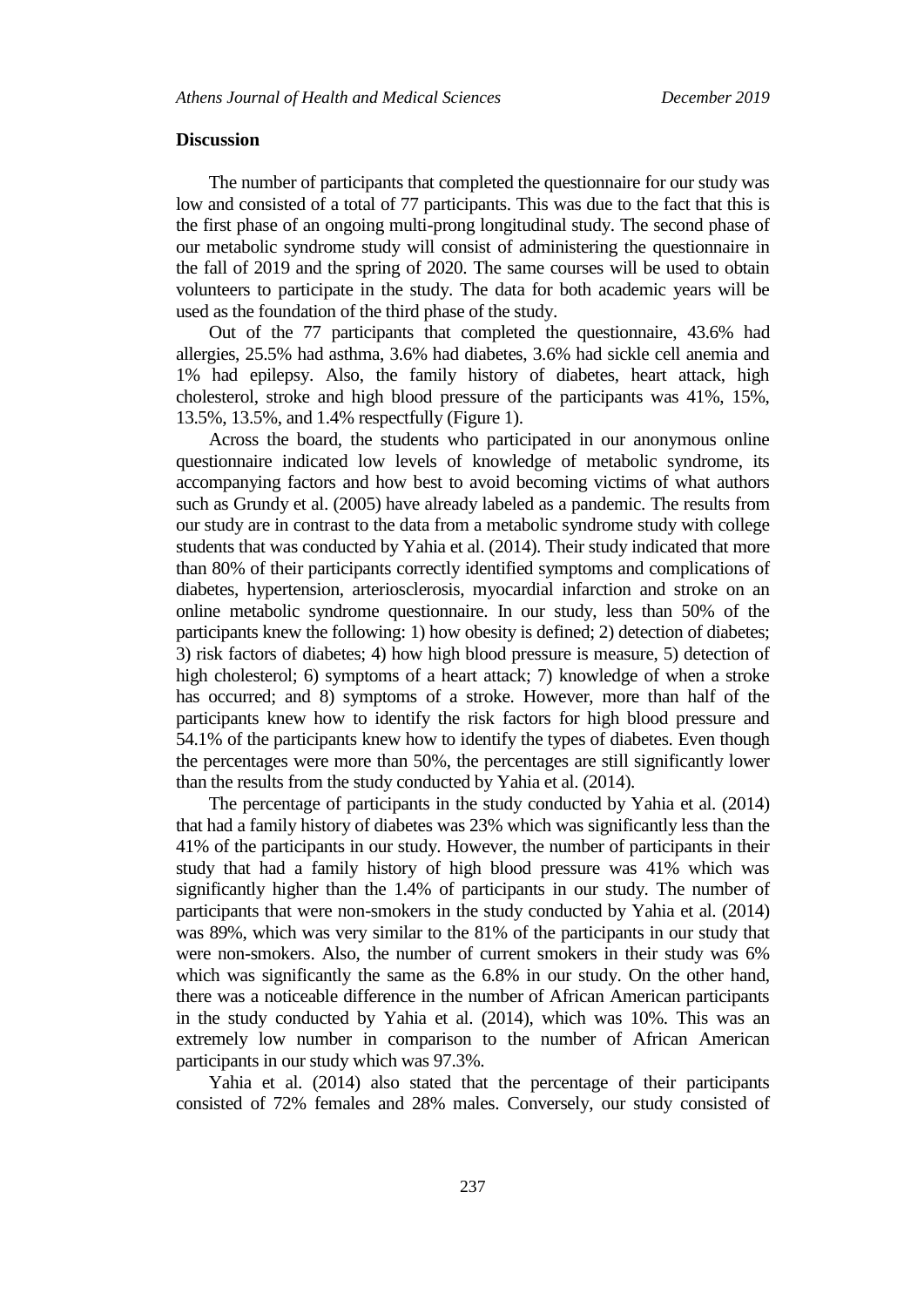37.8% participants that were females and 62.2% that were males. The difference in gender and correct answers in the study conducted by Yahia et al. (2014) indicated that a higher percentage of female participants correctly answered questions about health conditions associated with metabolic syndrome in comparison to the males. As shown in Table 1, the results of our study indicated a higher percentage of female participants correctly answered questions about health conditions associated with metabolic syndrome in comparison to the males as well. A slightly higher percentage of females knew the risk factors of obesity (38%) in comparison to the male participants, which was 32%. More females knew how diabetes is defined (75%) than males, which was 50%. Also, 63% of the female participants knew the risk factors of high blood pressure compared to 47.5% of the male participants. A higher percentage of male participants, however, knew the normal blood pressure reading (22.5%), cause of high cholesterol (29%), and detection of high cholesterol (27.5%). This was in comparison to the female participants whose percentages for the same questions were significantly lower at 1.2%, 8.3%, and 17%, respectfully. Gender, however, displayed no significant relationship in knowledge of when a heart attack has occurred, symptoms of a heart attack or knowledge of a stroke.

There was not a significant association with the performance of the participants that had a family history of disease in the results of the metabolic syndrome study conducted by Yahia et al. (2014). However, the participants in our study that had a family history of the components of metabolic syndrome were more knowledgeable than the participants without a family history of components of metabolic syndrome (Table 2). Participants with a family history of health conditions associated with metabolic syndrome knew how obesity is defined (40%), risk factors of obesity (24%), how diabetes is defined (87%), symptoms of diabetes (72%), risk factors of high blood pressure (57%), and symptoms of a heart attack (37%). The responses from the participants that didn't have a family history of the conditions of metabolic syndrome for the same questions were 24%, 9%, 23%, and 3%, 45%, and 18% respectively. Overall, both groups of participants would benefit from more knowledge associated with those health conditions.

It was encouraging to see that 79% of participants with a diabetic family history (41%) were able to properly identify how diabetes is defined. It was also heartening to see that 67% of participants with a family history of diabetes were able to identify all of the symptoms associated with diabetes. However, the 13.5% participants with a family history of strokes were unable to determine how to determine when a stroke has occurred or the symptoms of a stroke. Also, of the 15% of participants that had a family history of a heart attack, none of them could determine the symptoms of a heart attack but they all were able to determine what happens when a heart attack occurs. This data is startling because two different metabolic research studies indicated that a family history of a component or components of metabolic syndrome influences the likelihood that the offspring will develop the same health condition(s). Liese et al. (1997) stated that the development of diabetes in the experimental group of their study increased the odds of developing metabolic syndrome if both parents had diabetes and high cholesterol. Santos et al. (2013) indicated in their study that components of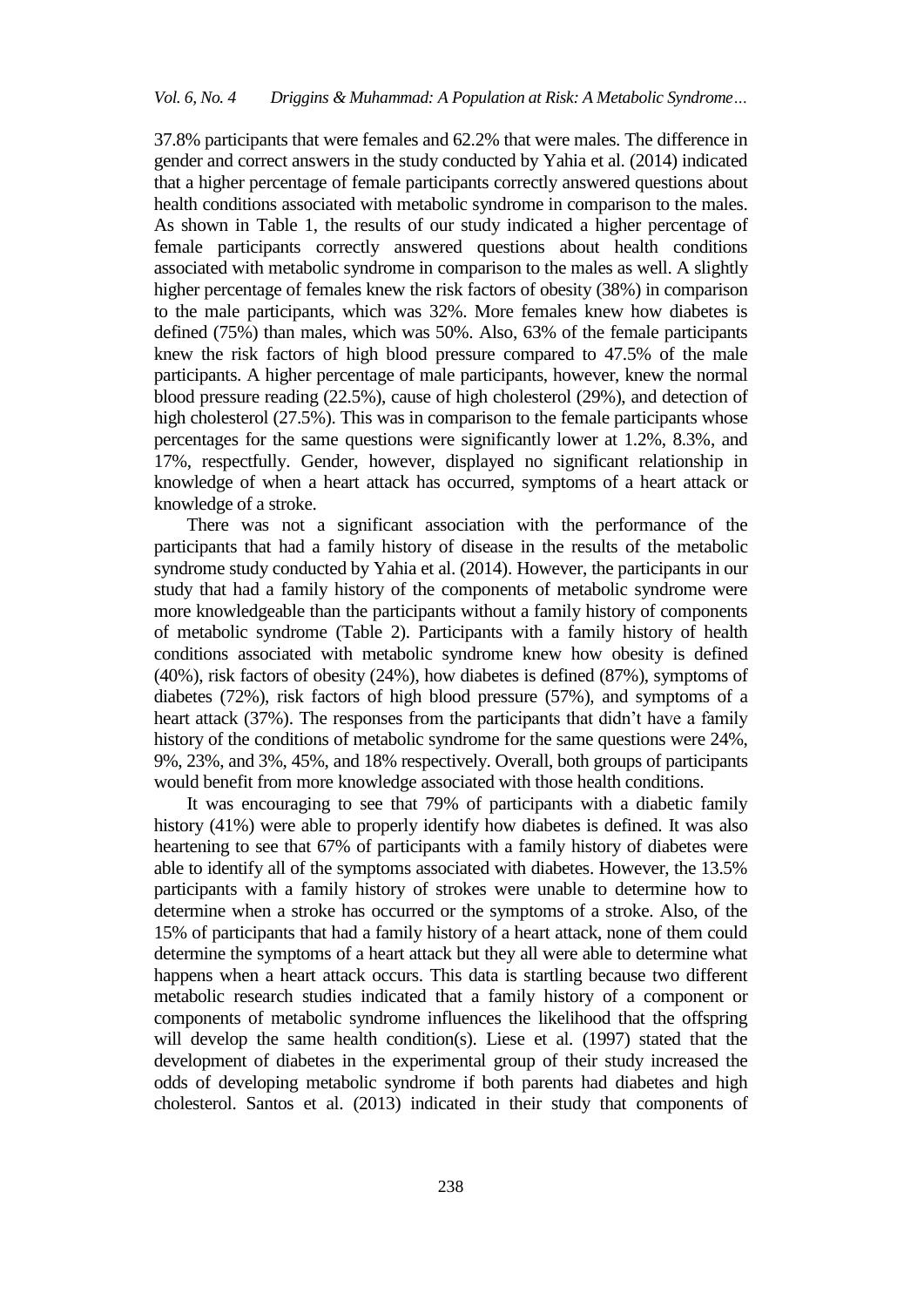metabolic syndrome was significantly heritable in their sample of participants and exhibited strong familiar resemblance with correlations between biological relatives of similar magnitude. Thus, given the patterns of family health history unearthed in our survey, our data suggests that shared knowledge of metabolic syndrome would be very beneficial to this group of students. The shared knowledge of metabolic syndrome could possibly reduce their chance of being diagnosed with diabetes, experience a stroke or experience a heart attack, respectively.

The rate of exercise overall was one of the more positive patterns produced from the metabolic syndrome questionnaire data. A total of 32.9% of the participants exercised daily, 32.9% of the participants exercised a few times a week, and 19.2% exercised a few times a month. Also, 57% of those who were put at risk for metabolic syndrome due to their family history exercised regularly and 77% of participants without such a family history exercised regularly. The high percentage of participants that exercised daily or a few times a week was due to the fact that a total of 53.8% of the participants were student athletes in comparison to 46.2% that were not student athletes. Research has shown that exercise is one of the more effective ways to combat metabolic syndrome. A study conducted by Ford et al. (2005) in regards to sedentary behavior, physical activity, and metabolic syndrome indicated that the participants that did not incorporate moderate of vigorous physical activity during their leisure time had almost twice the chance of having metabolic syndrome. Thus, knowledge of the importance of exercising regularly to reduce the possibility of developing the risk factors of metabolic syndrome or developing metabolic syndrome would be advantageous to the participants that have a family history of a risk factor or risk factors of metabolic syndrome.

In our study, 36.5% of the participants were able to identify healthy eating as a preventative measure against the risk factors of metabolic syndrome. Also, 12.2% identified exercising regularly as a preventative measure and only 9.5% identified maintaining a healthy weight as a preventative measure. This is alarming because less than 50% of the students were able to correctly identify the proper preventative measures against the risk factors associated with metabolic syndrome. According to Daskalopoulou et al. (2004), one of the treatments used for metabolic syndrome is lifestyle modifications. These modifications include weight reduction and physical activity. Weight reduction, physical activity, and healthy eating are preventative measurements against being diagnosed with any of the risk factors of metabolic syndrome. The fact that less than 50% of the participants in our study were unable to properly identify one, two or all three of the preventative measures against developing metabolic syndrome indicates how this group would benefit from knowing this information.

## **Conclusion**

After analyzing the data from our metabolic syndrome study, it is quite apparent that it is imperative to improve the knowledge that our students have about the risk factors of metabolic syndrome by educating them. Just as Yahia et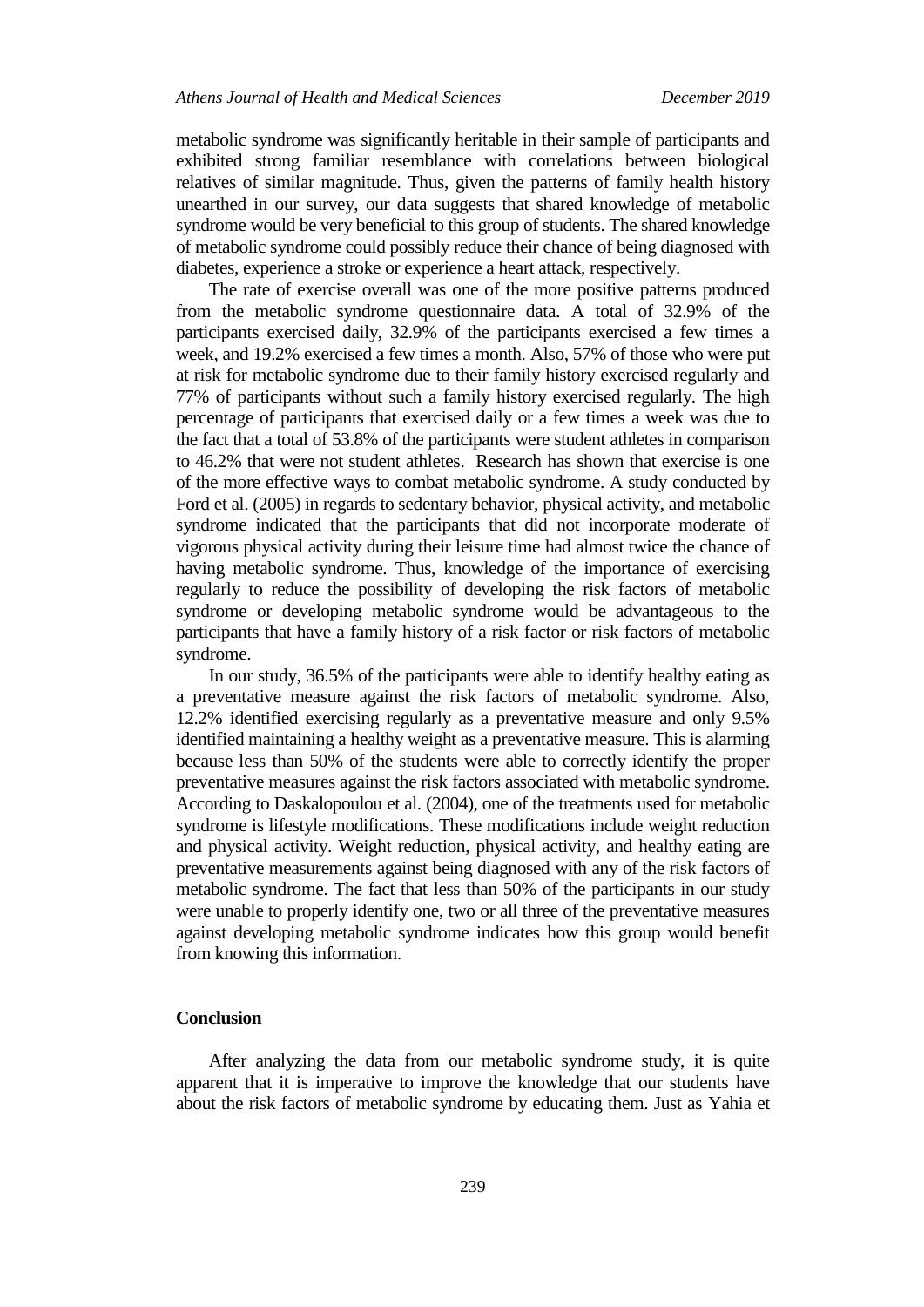al. (2014) concluded, raising our student's awareness about metabolic syndrome based on their pre-existing knowledge of it will enhance their health and wellness. This is especially important since there was a high percentage of students that had a family history of diabetes, high cholesterol, high blood pressure, heart attack and stroke. This is disturbing but it reflects the statistics associated with these health conditions as it relates to the high rates of African Americans being diagnosed with diabetes, obesity cardiovascular disease and stroke (National Center for Chronic Disease Prevention and Health Promotion 2017, National Center for Health Statistics 2017, Benjamin et al. 2019).

Unfortunately, the majority of the studies with college students have been conducted at colleges and universities that predominantly consist of Caucasian males and Caucasian females. It is important to state that our study is the second published study on metabolic syndrome with college students that were predominately African American at a Historically Black College and University. The first study that involved African American college students at a Historically Black College and University was published by Tope et al. in 2013. The study was conducted at Kentucky State University and was a cross sectional study on metabolic syndrome that studied the prevalence rates of criteria associated with metabolic syndrome. The study involved obtaining anthropometrics and biochemical and clinical assessments from each participant. Their study indicated that several participants of their cross-sectional study had 1 criterion (20.7%, NCEP ATP III guidelines; 31.4% IDF guidelines) or 2 criteria of metabolic syndrome (20.7% NCEP ATP III guidelines; 17.5% IDF guidelines).

Based on our study and the cross-sectional metabolic syndrome study that was conducted by Topè and Rogers (2013), it is obvious that there is a critical need for Historically Black College and Universities and other minority serving institutions, to implement health screenings and educational initiatives for their students. Also, according to the study conducted by Gaydosh et al. (2018), a higher rate of metabolic syndrome will occur among African American adults from disadvantaged backgrounds even if they obtain a college degree. Thus, the authors of this metabolic syndrome study will be collecting more data during the 2019-2020 academic year during the second phase of our study. We will then use the data for both academic years for the third phase of our study. This will involve collaborating with the campus health personnel and local health organizations to introduce a multi-layered educational campus campaign at Allen that is centered around increasing the knowledge of metabolic risk factors among the undergraduate African American students at Allen University. Furthermore, the educational campus campaign will help to decrease the number of students that are diagnosed with diabetes, high blood pressure, high blood glucose levels, and high cholesterol levels. Overall, the program will help to reduce the number of the undergraduate African American students at Allen from being diagnosed with metabolic syndrome as older adults.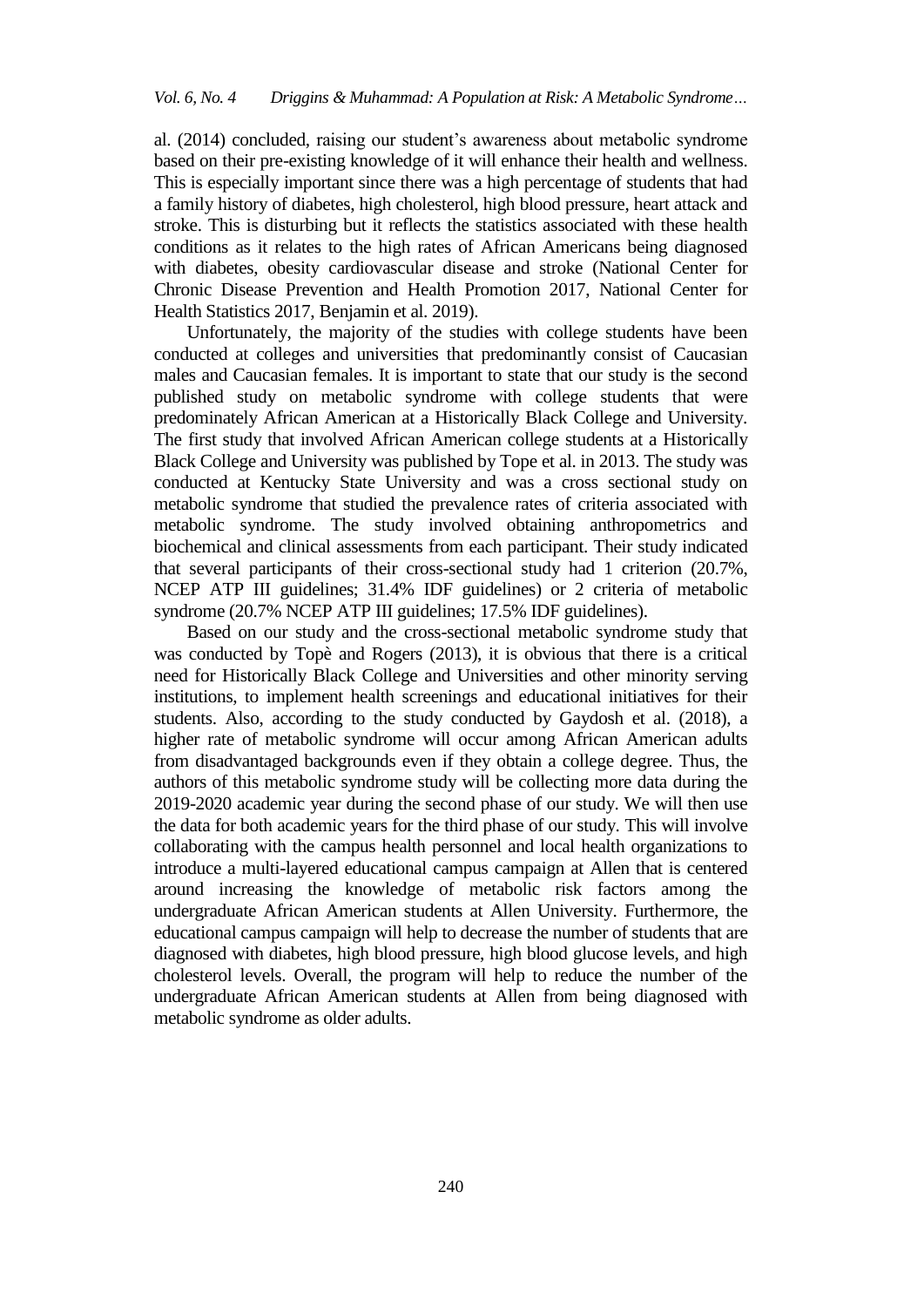## **References**

- Benjamin E, Muntner P, Alonso A, Bittencourt MS, Callaway CW, Carson AP, et al. (2019) Heart disease and stroke statistics – 2019 update: a report from the American Heart Association. *Circulation* 139(10): e56–e528.
- Dalleck LC, Kjelland EM (2012) The prevalence of metabolic syndrome and metabolic syndrome risk factors in college-aged students. *American Journal of Health Promotion* 27(1): 37–42.
- Daskalopoulou SS, Mikhailidis DP, Elisaf M (2004) Prevention and treatment of the metabolic syndrome. *Anthology* 55(6): 589–612.
- Fernandes J, Lofgren IE (2011) Prevalence of metabolic syndrome and individual criteria in college students. *Journal of American College Health* 59(4): 313–321.
- Ford ES, Kohl HW, Mokdad AH, Ajani UA (2005) Sedentary behavior, physical activity, and the metabolic syndrome among US adults. *Obesity Research* 13(3): 608–614.
- Ford ES, Li C, Zhao G, Pearson WS, Mokdad AH (2008) Prevalence of the metabolic syndrome among US adolescents using the definition from the International Diabetes Federation. *Diabetes Care* 31(3): 587–589.
- Gaillard TR (2018) The metabolic syndrome and its components in African-American women: emerging trends and implications. *Frontiers in Endocrinology* 8: 383.
- Gaydosh L, Schorpp KM, Chenc E, Miller GE, Harrisa KM (2018) College completion predicts lower depression but higher metabolic syndrome among disadvantaged minorities in young adulthood. *Proceedings of the National Academy of Sciences* 115(1): 109–114.
- Grundy SM, Cleeman JI, Daniels SR, Donato KA, Eckel RH, Franklin BA, Spertus JA (2005) Diagnosis and management of the metabolic syndrome. *Circulation* 112(17): 2735–2752.
- Huang TTK, Kempf AM, Strother ML, Li C, Lee RE, Harris KJ, Kaur H (2004) Overweight and components of metabolic syndrome in college students. *Diabetes Care* 27(12): 3000–3001.
- Huang TTK, Shimel A, Lee RE, Delancey W, Strother ML (2007) Metabolic risks among college students: prevalence and gender differences. *Metabolic Syndrome and Related Disorders* 5(4): 365–372.
- Keown TL, Smith CB, Harris MS (2009) Metabolic syndrome among college students. *The Journal for Nurse Practitioners* 5(10): 754–759.
- Khan RJ, Gebreab SY, Sims M, Riestra P, Xu R, Davis SK (2015) Prevalence, associated factors and heritabilities of metabolic syndrome and its individual components in African Americans: the Jackson Heart Study. *BMJ Open* 5(10): e008675
- Liese AD, Mayer-Davis EJ, Tyroler HA, Davis CE, Keil U, Schmidt MI, et al. (1997) Familial components of the multiple metabolic syndrome: the ARIC study. *Diabetologia* 40(8): 963–970.
- Morrell JS, Byrd-Bredbenner C, Quick V, Olfert M, Dent A, Carey GB (2014) Metabolic syndrome: comparison of prevalence in young adults at 3 land-grant universities. *Journal of American College Health* 62(1): 1-9.
- National Center for Chronic Disease Prevention and Health Promotion (2017) *National Diabetes Statistics Report, 2017: Estimates of Diabetes and Its Burden in the United States*. Retrieved from https://bit.ly/2O6iFJE.
- National Center for Health Statistics (2017) *Health, United States, 2016: With Chartbook on Long-term*. Hyattsville, MD: DHHS Publications.
- National Heart, Lung and Blood Institute (2019) *Metabolic Syndrome*. Retrieved from [https://www.nhlbi.nih.gov/health-topics/metabolic-syndrome.](https://www.nhlbi.nih.gov/health-topics/metabolic-syndrome)